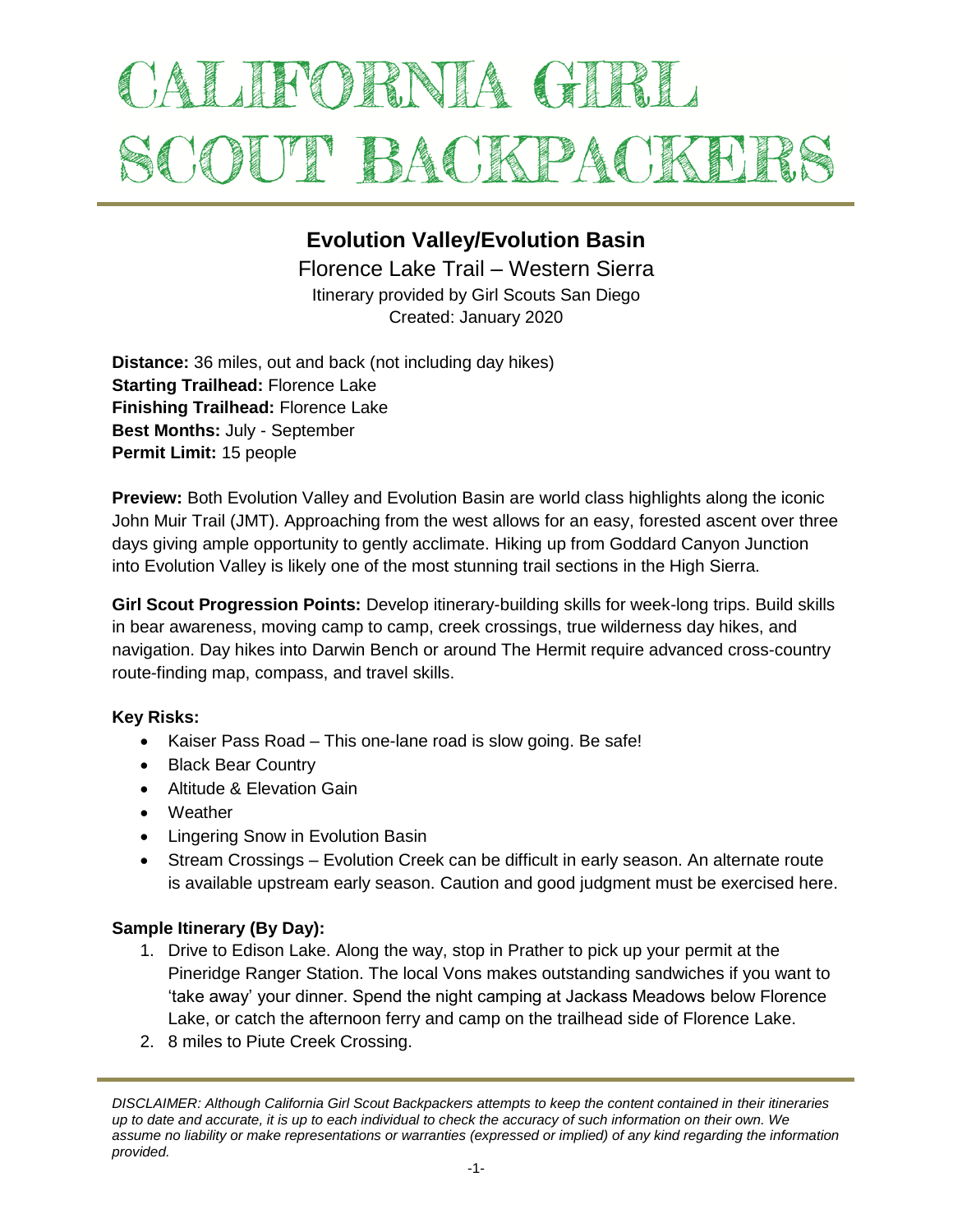- 3. 4 miles to Evolution/Goddard junction.
- 4. 6 miles to Colby Meadow; great camp sites at Darwin Creek crossing.
- 5. Day hike to Evolution Basin.
- 6. Day hike option to Darwin Bench or McGee Lakes.
- 7. Return along the JMT to Piute Creek Crossing.
- 8. Hike out to Florence Lake.

### **Itinerary Options:**

- Evolution Basin 12 miles round trip from Colby Meadow to Wanda Lake. The basin's beauty will leave you speechless.
- Cross-country around The Hermit (requires excellent route-finding and cross-country travel skills).
- Darwin Bench: Also requires superior route-finding and cross-country travel skills.
- Return to Florence Lake along the same route with a possible side trip to Muir Trail Rach or Blayney Hot Springs.

### **Permits Needed:**

- Wilderness Permit Required
	- o High Sierra Ranger District (in Prather): 559-855-5355
	- o Permitting Office: 29688 Auberry Rd. Prather, CA 93651
	- o Permits can be reserved 1 year in advance: <http://files.meetup.com/824870/wildernesspermit.pdf>

### **Resources & Safety Management:**

- 24-Hour Dispatch (Emergency): 559-565-3195
- SEKI Wilderness Office: 559-565-3766
- Sequoia Kings Canyon National Park:<http://www.nps.gov/seki/planyourvisit> You will cross into Kings Canyon NP at the Piute Creek Crossing. Information specific to the remainder of your route to Evolution Basin can be found at this website.
- Florence Lake: [http://www.florence-lake.com](http://www.florence-lake.com/) This is the trailhead and they provide the ferry service across the lake as well, eliminating 4 miles of trudging around the lake. Camping is available at Jackass Meadow near Florence Lake. There is also a store at the lake where you buy ferry tickets.
- Lodging/Showers: Mono Hot Springs is 15 minutes from Florence Lake.
- Guidebook: Sierra South by Kathy Morey.
- Topo Maps: 7.5 minutes Ward Mtn., Mt. Henry, Mt. Darwin (Pptional: Florence Lake, Mt. Goddard)

*DISCLAIMER: Although California Girl Scout Backpackers attempts to keep the content contained in their itineraries up to date and accurate, it is up to each individual to check the accuracy of such information on their own. We assume no liability or make representations or warranties (expressed or implied) of any kind regarding the information provided.*